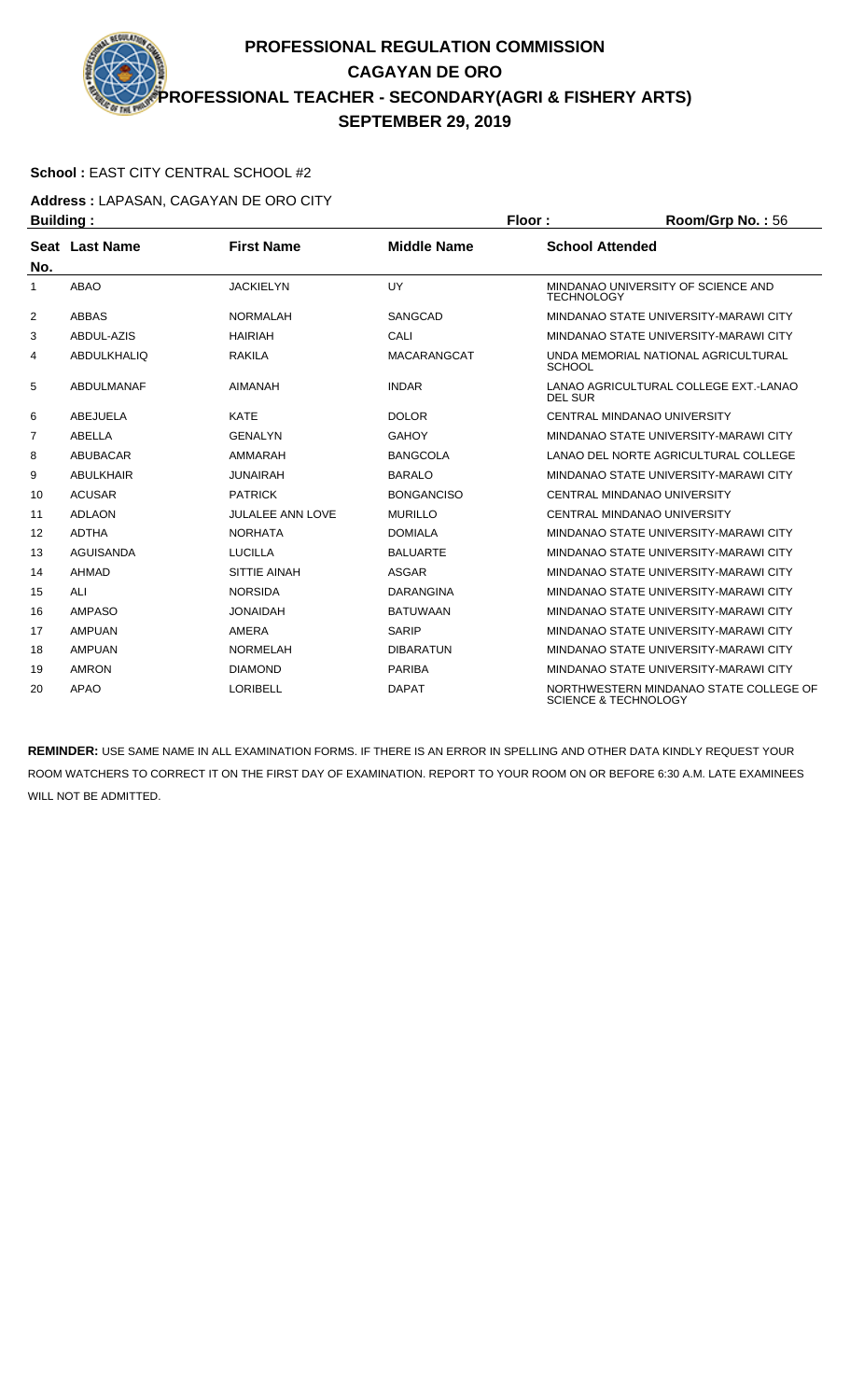#### **School :** EAST CITY CENTRAL SCHOOL #2

**Address :** LAPASAN, CAGAYAN DE ORO CITY

| <b>Building:</b> |                   |                      |                    | Floor:                   | Room/Grp No.: 57                                              |
|------------------|-------------------|----------------------|--------------------|--------------------------|---------------------------------------------------------------|
|                  | Seat Last Name    | <b>First Name</b>    | <b>Middle Name</b> | <b>School Attended</b>   |                                                               |
| No.              |                   |                      |                    |                          |                                                               |
| $\mathbf{1}$     | <b>ARQUION</b>    | <b>LEAH LOU</b>      | <b>GONZAGA</b>     |                          | CENTRAL MINDANAO UNIVERSITY                                   |
| 2                | <b>ATA</b>        | <b>DENNIS</b>        | <b>LAMBOG</b>      |                          | MINDANAO STATE UNIVERSITY-BUUG                                |
| 3                | <b>ATURO</b>      | <b>EUGENE</b>        | <b>DARADAR</b>     |                          | CAMIGUIN POLYTECHNIC STATE COLLEGE                            |
| 4                | <b>BACARAMAN</b>  | <b>JAMAILA</b>       | <b>SANCHEZ</b>     | <b>DEL SUR</b>           | LANAO AGRICULTURAL COLLEGE EXT. LANAO                         |
| 5                | <b>BACARAMAN</b>  | <b>JULAINA</b>       | <b>SANCHEZ</b>     | DEL SUR                  | LANAO AGRICULTURAL COLLEGE EXT.-LANAO                         |
| 6                | <b>BACARAMAN</b>  | <b>SADAM</b>         | <b>DELABAKAN</b>   | <b>DEL SUR</b>           | LANAO AGRICULTURAL COLLEGE EXT. LANAO                         |
| $\overline{7}$   | <b>BACAS</b>      | <b>KAREN</b>         | <b>GUILLAR</b>     |                          | CENTRAL MINDANAO UNIVERSITY                                   |
| 8                | <b>BADE</b>       | <b>MARGIE</b>        | OSIP               |                          | MISAMIS ORIENTAL STATE COLLEGE OF<br>AGRICULTURE & TECHNOLOGY |
| 9                | <b>BALINDONG</b>  | <b>RAHATA</b>        | <b>SIDIC</b>       |                          | MINDANAO STATE UNIVERSITY-MARAWI CITY                         |
| 10               | <b>BANAAG</b>     | <b>IVEM CLYDE</b>    | <b>BALANSAG</b>    |                          | <b>CENTRAL MINDANAO UNIVERSITY</b>                            |
| 11               | <b>BANDAS</b>     | <b>JAMELAH</b>       | <b>ADAPUN</b>      |                          | MINDANAO STATE UNIVERSITY-MARAWI CITY                         |
| 12               | <b>BANTUAS</b>    | SITTIE NIHAYA        | <b>IMAM</b>        |                          | MINDANAO STATE UNIVERSITY-MARAWI CITY                         |
| 13               | <b>BAUDI</b>      | <b>JUNAILA</b>       | <b>SAMAD</b>       |                          | MINDANAO STATE UNIVERSITY-MARAWI CITY                         |
| 14               | <b>BAUTE</b>      | <b>NORALIN</b>       | <b>MACATUMPAG</b>  |                          | MINDANAO STATE UNIVERSITY-MARAWI CITY                         |
| 15               | <b>BELIGOLO</b>   | CARLO                | <b>PEREZ</b>       |                          | CENTRAL MINDANAO UNIVERSITY                                   |
| 16               | <b>BOJO</b>       | <b>JONARD VIRGIL</b> | <b>VILLASQUINA</b> |                          | CENTRAL MINDANAO UNIVERSITY                                   |
| 17               | <b>BOLINAS</b>    | <b>MARLAW NEEL</b>   | <b>OLLISA</b>      | <b>VALENCIA COLLEGES</b> |                                                               |
| 18               | <b>BORDEOS</b>    | <b>JOIEBELLE</b>     | <b>GABAS</b>       |                          | MINDANAO STATE UNIVERSITY-MARAWI CITY                         |
| 19               | <b>BURDEN</b>     | <b>BEBELIN</b>       | LAGOY              |                          | CENTRAL MINDANAO UNIVERSITY                                   |
| 20               | <b>CABACTULAN</b> | <b>JENNY</b>         | <b>PALLEGA</b>     |                          | MISAMIS ORIENTAL STATE COLLEGE OF<br>AGRICULTURE & TECHNOLOGY |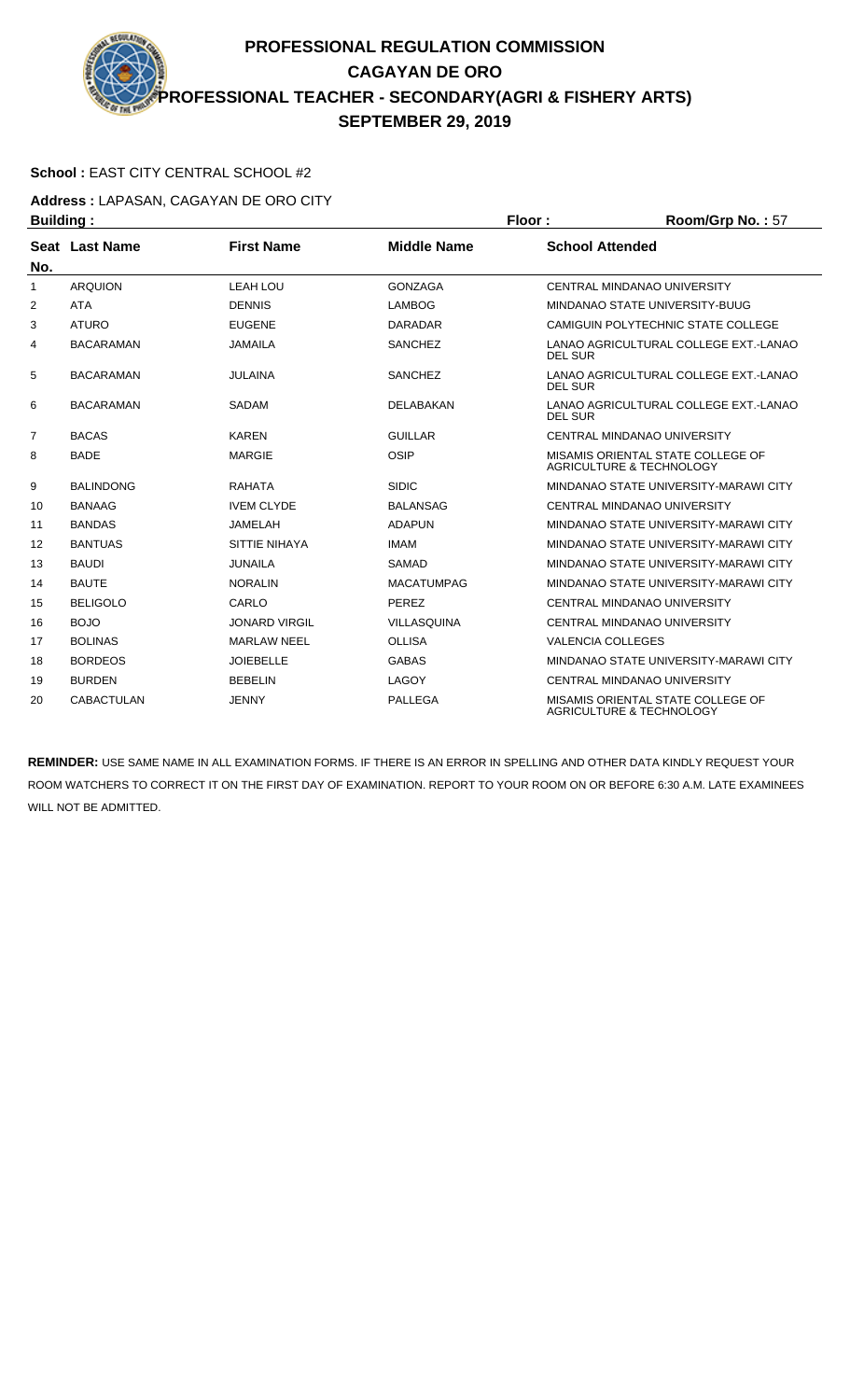#### **School :** EAST CITY CENTRAL SCHOOL #2

**Address :** LAPASAN, CAGAYAN DE ORO CITY

| <b>Building:</b> |                    |                       |                    | Floor:                   | Room/Grp No.: 58                                              |
|------------------|--------------------|-----------------------|--------------------|--------------------------|---------------------------------------------------------------|
|                  | Seat Last Name     | <b>First Name</b>     | <b>Middle Name</b> | <b>School Attended</b>   |                                                               |
| No.              |                    |                       |                    |                          |                                                               |
| $\mathbf{1}$     | CASAN              | <b>ABDUL RAFFY</b>    | <b>DERICO</b>      | <b>DEL SUR</b>           | LANAO AGRICULTURAL COLLEGE EXT.-LANAO                         |
| $\overline{2}$   | CASAN              | <b>RAFIAH</b>         | <b>DERICO</b>      |                          | MINDANAO STATE UNIVERSITY-MARAWI CITY                         |
| 3                | <b>CASIM</b>       | AISAH                 | <b>ALAG</b>        |                          | MINDANAO STATE UNIVERSITY-MARAWI CITY                         |
| 4                | <b>CASIM</b>       | <b>TARIQUE</b>        | <b>MACABATO</b>    |                          | MINDANAO STATE UNIVERSITY-MARAWI CITY                         |
| 5                | <b>DACUT</b>       | <b>CHARISSE RHYZA</b> | <b>PAHILAN</b>     |                          | CENTRAL MINDANAO UNIVERSITY                                   |
| 6                | <b>DAROY</b>       | <b>MARIA THERESA</b>  | <b>PONTILLAS</b>   | <b>XAVIER UNIVERSITY</b> |                                                               |
| $\overline{7}$   | <b>DATUSARANAO</b> | <b>NORHAYA</b>        | <b>EDRES</b>       |                          | MINDANAO STATE UNIVERSITY-MARAWI CITY                         |
| 8                | <b>DAYANAN</b>     | <b>QUENIE</b>         | <b>TREMOTCHA</b>   |                          | CENTRAL MINDANAO UNIVERSITY                                   |
| 9                | <b>DIAMLA</b>      | <b>AINAH</b>          | <b>CASIMRA</b>     |                          | LANAO DEL NORTE AGRICULTURAL COLLEGE                          |
| 10               | <b>DIPANDE</b>     | <b>SINODIN</b>        | <b>DILNA</b>       |                          | LANAO DEL NORTE AGRICULTURAL COLLEGE                          |
| 11               | <b>DISIMBAN</b>    | <b>ALMAIRAH</b>       | <b>USNGAN</b>      | <b>DEL SUR</b>           | LANAO AGRICULTURAL COLLEGE EXT. LANAO                         |
| 12               | <b>DITA</b>        | <b>ASNIA</b>          | <b>PANDAAG</b>     | <b>DEL SUR</b>           | LANAO AGRICULTURAL COLLEGE EXT.-LANAO                         |
| 13               | <b>DITA</b>        | <b>NAIRA</b>          | <b>MACALANDONG</b> | <b>DEL SUR</b>           | LANAO AGRICULTURAL COLLEGE EXT.-LANAO                         |
| 14               | <b>DITUAL</b>      | <b>HASNA</b>          | CANDAC             | <b>DEL SUR</b>           | LANAO AGRICULTURAL COLLEGE EXT. LANAO                         |
| 15               | DOMALO-AN          | <b>JONALYN</b>        | <b>TANILON</b>     |                          | MISAMIS ORIENTAL STATE COLLEGE OF<br>AGRICULTURE & TECHNOLOGY |
| 16               | <b>EMPASIS</b>     | <b>REMAJANE</b>       | <b>QUEZON</b>      |                          | MINDANAO STATE UNIVERSITY-MARAWI CITY                         |
| 17               | <b>ESMAIL</b>      | <b>NAIMAH</b>         | <b>DISAMBURUN</b>  |                          | MINDANAO STATE UNIVERSITY-MARAWI CITY                         |
| 18               | <b>ESRAFEL</b>     | <b>RAIHANA</b>        | <b>GUINDO</b>      |                          | LANAO DEL NORTE AGRICULTURAL COLLEGE                          |
| 19               | <b>FERNANDEZ</b>   | <b>LOURDEI MAE</b>    | <b>EVANGELISTA</b> |                          | CENTRAL MINDANAO UNIVERSITY                                   |
| 20               | <b>GALENDEZ</b>    | <b>SHIENA MARIVIC</b> | <b>SALVAN</b>      |                          | MISAMIS ORIENTAL STATE COLLEGE OF<br>AGRICULTURE & TECHNOLOGY |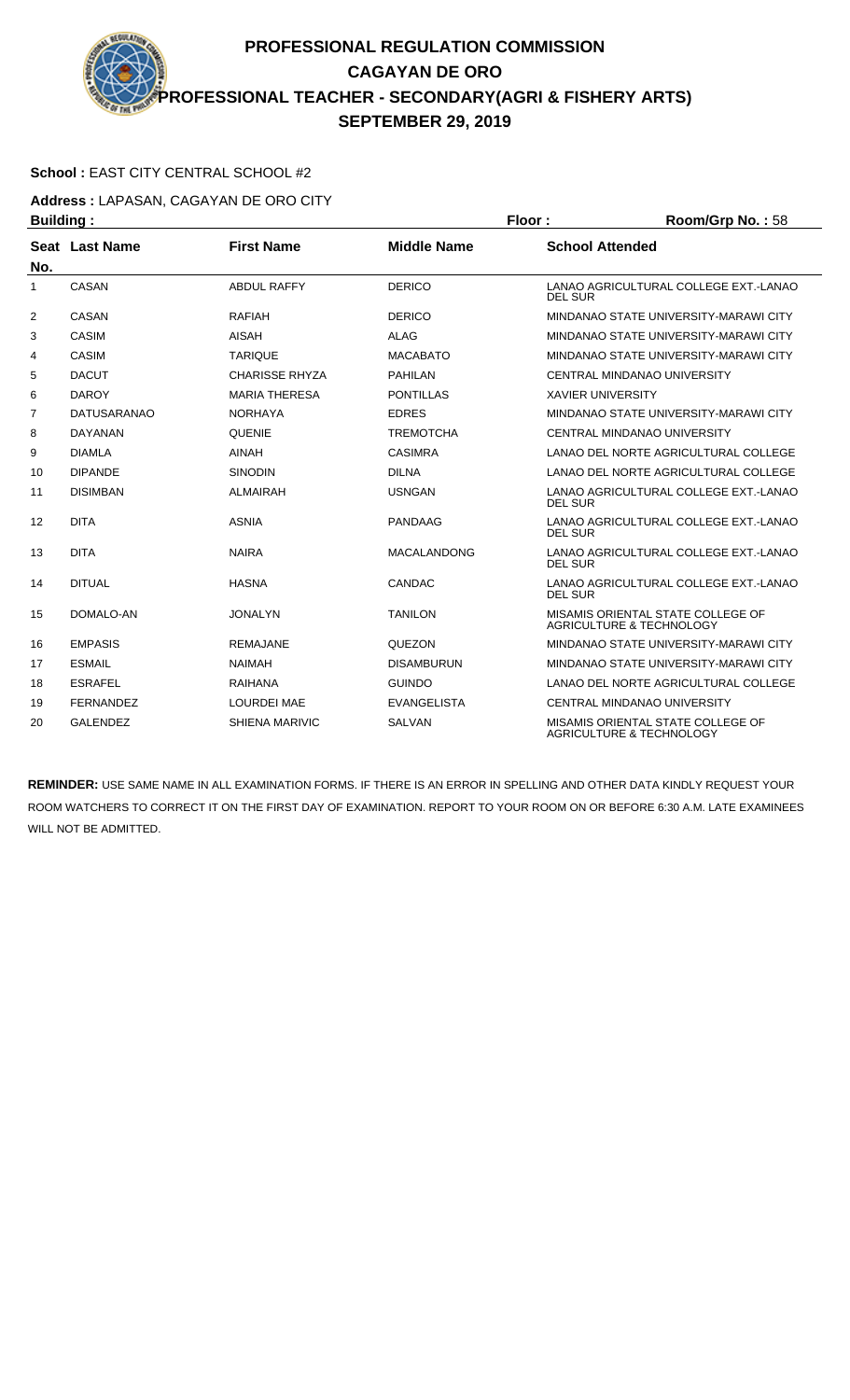#### **School :** EAST CITY CENTRAL SCHOOL #2

**Address :** LAPASAN, CAGAYAN DE ORO CITY

| <b>Building:</b> |                     |                   |                    | Floor:                 | Room/Grp No.: 59                                                         |
|------------------|---------------------|-------------------|--------------------|------------------------|--------------------------------------------------------------------------|
|                  | Seat Last Name      | <b>First Name</b> | <b>Middle Name</b> | <b>School Attended</b> |                                                                          |
| No.              |                     |                   |                    |                        |                                                                          |
| 1                | <b>GAMOR</b>        | <b>NADJAH</b>     | <b>CANDIA</b>      |                        | LANAO DEL NORTE AGRICULTURAL COLLEGE                                     |
| 2                | <b>GOMAMPONG</b>    | <b>AISAH</b>      | <b>MAGDARA</b>     |                        | MINDANAO STATE UNIVERSITY-MARAWI CITY                                    |
| 3                | <b>GUILLAR</b>      | <b>MARLOME</b>    | <b>ABATAYO</b>     |                        | CENTRAL MINDANAO UNIVERSITY                                              |
| 4                | <b>GULO</b>         | <b>MORSIAD</b>    | <b>UTTO</b>        |                        | MINDANAO STATE UNIVERSITY-MARAWI CITY                                    |
| 5                | H. HAMID            | <b>NORHANIDAH</b> | <b>BINO</b>        | <b>SCHOOL</b>          | UNDA MEMORIAL NATIONAL AGRICULTURAL                                      |
| 6                | H. OMAR             | <b>NORLAINIE</b>  | <b>SULTAN</b>      | <b>DEL SUR</b>         | LANAO AGRICULTURAL COLLEGE EXT.-LANAO                                    |
| 7                | <b>HADJI AMEN</b>   | PAGADILAN         | <b>MAUNTE</b>      |                        | MINDANAO STATE UNIVERSITY-MARAWI CITY                                    |
| 8                | <b>HADJI AZIS</b>   | NOR-AIN           | <b>BUMBUNG</b>     |                        | MINDANAO STATE UNIVERSITY-MARAWI CITY                                    |
| 9                | <b>HADJI BASHER</b> | <b>JAFFAR</b>     | <b>GURO</b>        | COLLEGE                | ADIONG MEMORIAL POLYTECHNIC STATE                                        |
| 10               | <b>HADJI JAMEL</b>  | <b>JARAIDA</b>    | <b>ATING</b>       |                        | MINDANAO STATE UNIVERSITY-BUUG                                           |
| 11               | <b>HADJI MANAN</b>  | <b>RAHIMA</b>     | <b>MACARAMBON</b>  |                        | MINDANAO STATE UNIVERSITY-MARAWI CITY                                    |
| 12               | <b>HADJI SALIC</b>  | ALIAH             | <b>HADJI OMAR</b>  |                        | MINDANAO STATE UNIVERSITY-MARAWI CITY                                    |
| 13               | <b>HADJI YUSOPH</b> | <b>ABEDIN</b>     | <b>SARIP</b>       |                        | MINDANAO STATE UNIVERSITY-MARAWI CITY                                    |
| 14               | <b>HADJI ZAMAN</b>  | <b>SAUDIA</b>     | <b>AZIS</b>        |                        | MINDANAO STATE UNIVERSITY-MARAWI CITY                                    |
| 15               | <b>HADJIAMEN</b>    | <b>NORSHIDA</b>   | <b>MACALANDONG</b> | <b>DEL SUR</b>         | LANAO AGRICULTURAL COLLEGE EXT.-LANAO                                    |
| 16               | <b>HALLASGO</b>     | <b>ULYNOR</b>     | <b>FLORES</b>      |                        | MISAMIS ORIENTAL STATE COLLEGE OF<br><b>AGRICULTURE &amp; TECHNOLOGY</b> |
| 17               | <b>HASSAN</b>       | <b>ROHANIA</b>    | <b>DALIDIG</b>     |                        | MINDANAO STATE UNIVERSITY-MARAWI CITY                                    |
| 18               | <b>HORTILANO</b>    | <b>GEE MARIE</b>  | <b>ESTREBOR</b>    |                        | CENTRAL MINDANAO UNIVERSITY                                              |
| 19               | <b>IPULAN</b>       | <b>RODOLFO</b>    | <b>CODILLA</b>     |                        | MISAMIS ORIENTAL STATE COLLEGE OF<br><b>AGRICULTURE &amp; TECHNOLOGY</b> |
| 20               | <b>JAMEL</b>        | JALAL             | <b>TABA</b>        |                        | MINDANAO STATE UNIVERSITY-MARAWI CITY                                    |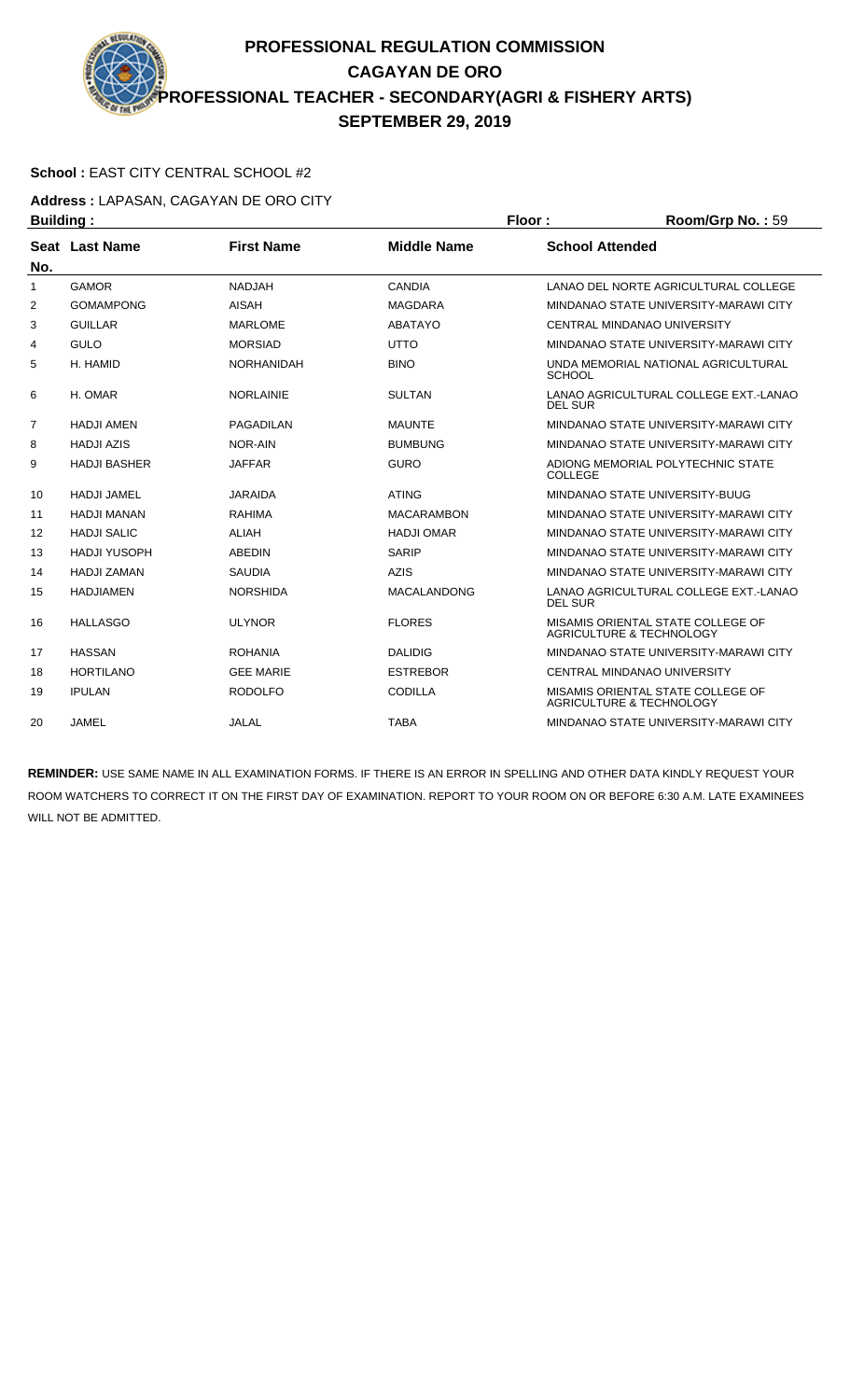#### **School :** EAST CITY CENTRAL SCHOOL #2

**Address :** LAPASAN, CAGAYAN DE ORO CITY **Building : Floor : Room/Grp No. : 60** 

| Dununiy . |                    |                       |                    | .              | 110011110111101110011                                              |
|-----------|--------------------|-----------------------|--------------------|----------------|--------------------------------------------------------------------|
| No.       | Seat Last Name     | <b>First Name</b>     | <b>Middle Name</b> |                | <b>School Attended</b>                                             |
| 1         | <b>JAROMAT</b>     | <b>JONARD</b>         | <b>GARRATA</b>     |                | SOUTHERN MINDANAO COLLEGE-AGRO TECH-<br>SUDARAT, MALINAO, ZAMBO    |
| 2         | <b>JUNAID</b>      | <b>JHOHAIMAH</b>      | <b>BAYABAO</b>     |                | MINDANAO STATE UNIVERSITY-MARAWI CITY                              |
| 3         | LAHAYON            | <b>ROWENA</b>         | <b>BATISTIS</b>    |                | CARAGA STATE UNIVERSITY-BUTUAN CITY                                |
| 4         | <b>LAMBONG</b>     | <b>HANNADI</b>        | PACALANGOT         |                | LANAO DEL NORTE AGRICULTURAL COLLEGE                               |
| 5         | <b>LANGUITA</b>    | <b>ALICIA</b>         | <b>ROFEROS</b>     |                | JOSE RIZAL MEMORIAL STATE UNIVERSITY -<br><b>TAMPILISAN CAMPUS</b> |
| 6         | <b>LAUNTE</b>      | <b>FAISAH</b>         | <b>MACASIMBAR</b>  | DEL SUR        | LANAO AGRICULTURAL COLLEGE EXT.-LANAO                              |
| 7         | <b>LAUNTE</b>      | <b>MOHAIMEN</b>       | <b>MACASIMBAR</b>  | <b>DEL SUR</b> | LANAO AGRICULTURAL COLLEGE EXT.-LANAO                              |
| 8         | <b>LAURITO</b>     | <b>STEPHANIE JANE</b> | <b>TERO</b>        |                | CENTRAL MINDANAO UNIVERSITY                                        |
| 9         | <b>LLARINAS</b>    | <b>RONA</b>           | <b>REYES</b>       |                | MINDANAO STATE UNIVERSITY-MARAWI CITY                              |
| 10        | <b>LLENARES</b>    | <b>JOAN MAURICE</b>   | LARGO              |                | MISAMIS ORIENTAL STATE COLLEGE OF<br>AGRICULTURE & TECHNOLOGY      |
| 11        | <b>MAAMOR</b>      | <b>JUNAIMA</b>        | MAMAY              |                | LANAO DEL NORTE AGRICULTURAL COLLEGE                               |
| 12        | <b>MACAPAAR</b>    | <b>RAIFAH</b>         | <b>ONTAO</b>       |                | LANAO DEL NORTE AGRICULTURAL COLLEGE                               |
| 13        | <b>MACAPANTON</b>  | <b>MOAMAR</b>         | CADER              |                | MINDANAO STATE UNIVERSITY-MARAWI CITY                              |
| 14        | <b>MACARONSING</b> | <b>JANIMAH</b>        | <b>ISMAIL</b>      |                | MINDANAO STATE UNIVERSITY-MARAWI CITY                              |
| 15        | <b>MACAUROG</b>    | <b>NORHAIMAH</b>      | <b>SARIP</b>       |                | MINDANAO STATE UNIVERSITY-MARAWI CITY                              |
| 16        | <b>MAGDUGO</b>     | <b>RUCHIE</b>         | <b>ETULLE</b>      |                | CENTRAL MINDANAO UNIVERSITY                                        |
| 17        | <b>MAMBUAY</b>     | <b>NORSAIPA</b>       | <b>MACARAGUIT</b>  |                | MINDANAO STATE UNIVERSITY-MARAWI CITY                              |
| 18        | <b>MAMBURAO</b>    | <b>EMYLOU</b>         | <b>VILLAPAZ</b>    |                | CENTRAL MINDANAO UNIVERSITY                                        |
| 19        | <b>MANALAO</b>     | <b>SITTIE HANIA</b>   | <b>MATUAN</b>      |                | MINDANAO STATE UNIVERSITY-MARAWI CITY                              |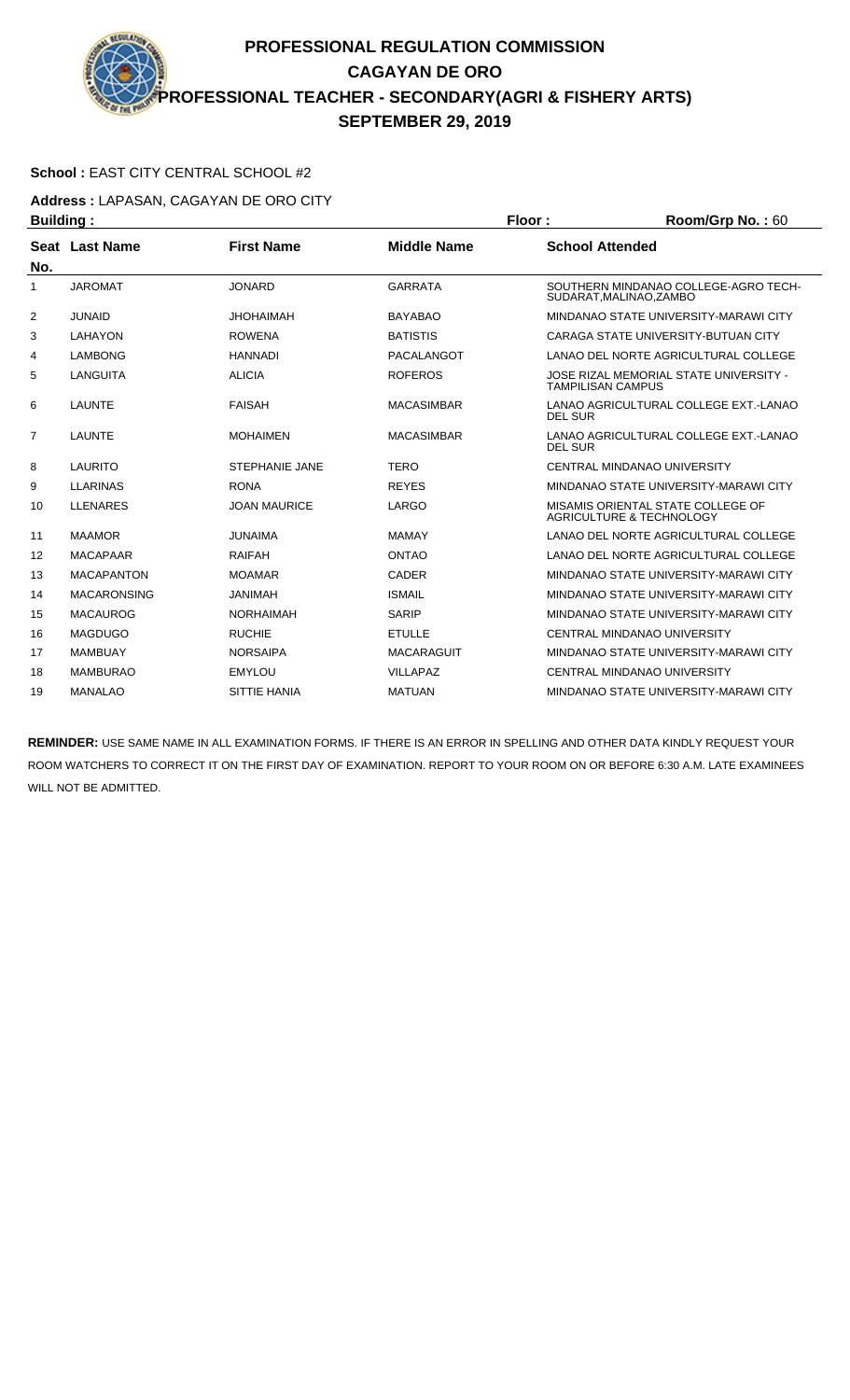#### **School :** EAST CITY CENTRAL SCHOOL #2

**Address :** LAPASAN, CAGAYAN DE ORO CITY

| <b>Building:</b> |                    |                      | Floor:             | Room/Grp No.: 61        |                                             |
|------------------|--------------------|----------------------|--------------------|-------------------------|---------------------------------------------|
|                  | Seat Last Name     | <b>First Name</b>    | <b>Middle Name</b> | <b>School Attended</b>  |                                             |
| No.              |                    |                      |                    |                         |                                             |
| 1                | <b>MANDA</b>       | <b>HIDAYA</b>        | <b>PAMLIAN</b>     |                         | MINDANAO STATE UNIVERSITY-MARAWI CITY       |
| 2                | <b>MANDAR</b>      | LAWANORAY            | <b>MANIRI</b>      |                         | MINDANAO STATE UNIVERSITY-MARAWI CITY       |
| 3                | <b>MANGONDATO</b>  | SITTIE ANIHAYA       | PANGANDAMAN        |                         | MINDANAO STATE UNIVERSITY-MARAWI CITY       |
| 4                | <b>MANGORANDA</b>  | <b>NASHIFA</b>       | <b>CADER</b>       |                         | MINDANAO STATE UNIVERSITY-MARAWI CITY       |
| 5                | <b>MANGORANGCA</b> | <b>HASANAH</b>       | <b>MACATOON</b>    |                         | MINDANAO STATE UNIVERSITY-MARAWI CITY       |
| 6                | <b>MAONGA</b>      | <b>NASHIEFA</b>      | <b>PUMBAGUL</b>    |                         | LANAO DEL NORTE AGRICULTURAL COLLEGE        |
| $\overline{7}$   | <b>MARICO</b>      | <b>ANINA</b>         | <b>USMAN</b>       |                         | LANAO DEL NORTE AGRICULTURAL COLLEGE        |
| 8                | <b>MARIN</b>       | <b>ELDIEN GRACE</b>  | <b>DANOY</b>       |                         | CENTRAL MINDANAO UNIVERSITY                 |
| 9                | <b>MARONSING</b>   | <b>SORAYA</b>        | <b>ABUBACAR</b>    |                         | MINDANAO STATE UNIVERSITY-MARAWI CITY       |
| 10               | <b>MEDIANO</b>     | <b>RANILO</b>        | <b>LEONIS</b>      | <b>SCH.OF TECH-MATI</b> | SOUTHERN PHILS.AGRI, BUSS, MARINE & AQUATIC |
| 11               | <b>MELICOR</b>     | <b>REMY JOY</b>      | <b>EGAM</b>        |                         | CENTRAL MINDANAO UNIVERSITY                 |
| 12               | <b>MEMEJE</b>      | <b>MARK JOSEPH</b>   | <b>TALAGTAG</b>    |                         | CENTRAL MINDANAO UNIVERSITY                 |
| 13               | <b>MILLANAR</b>    | <b>GLEZEL LOU</b>    | <b>UNDAG</b>       |                         | CENTRAL MINDANAO UNIVERSITY                 |
| 14               | <b>MIMBANTAS</b>   | <b>JOHAINAH</b>      | <b>FAIROWZ</b>     | <b>SCHOOL</b>           | UNDA MEMORIAL NATIONAL AGRICULTURAL         |
| 15               | <b>MIMBANTAS</b>   | <b>MADANEY</b>       | <b>FAIROSA</b>     | <b>SCHOOL</b>           | UNDA MEMORIAL NATIONAL AGRICULTURAL         |
| 16               | <b>MINALANG</b>    | <b>JUHAIRAH</b>      | <b>DITA</b>        | <b>DEL SUR</b>          | LANAO AGRICULTURAL COLLEGE EXT.-LANAO       |
| 17               | <b>MOAMAR</b>      | <b>MAIMONA</b>       | <b>MACMOD</b>      | DEL SUR                 | LANAO AGRICULTURAL COLLEGE EXT. LANAO       |
| 18               | <b>MONADATO</b>    | <b>SALIHA</b>        | MACAANTAL          |                         | MINDANAO STATE UNIVERSITY-MARAWI CITY       |
| 19               | <b>MONCADO</b>     | <b>FATMA JANNEYA</b> | <b>MONTAÑER</b>    |                         | LANAO DEL NORTE AGRICULTURAL COLLEGE        |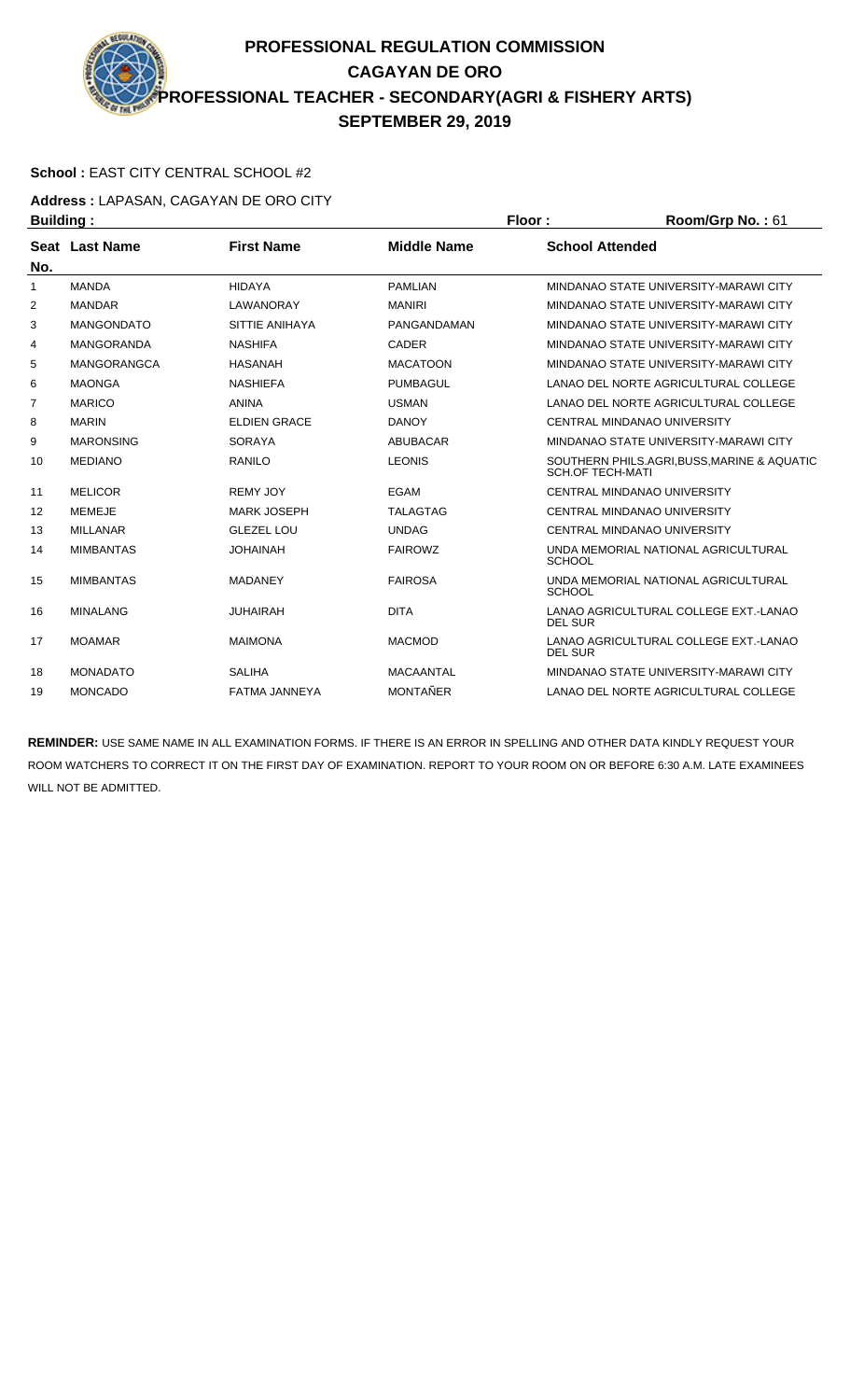#### **School :** EAST CITY CENTRAL SCHOOL #2

**Address :** LAPASAN, CAGAYAN DE ORO CITY

| <b>Building:</b> |                   |                    |                    | Floor:                 | Room/Grp No.: 62                                                     |
|------------------|-------------------|--------------------|--------------------|------------------------|----------------------------------------------------------------------|
|                  | Seat Last Name    | <b>First Name</b>  | <b>Middle Name</b> | <b>School Attended</b> |                                                                      |
| No.              |                   |                    |                    |                        |                                                                      |
| 1                | <b>MONDEJAR</b>   | <b>MANILYN</b>     | ASCAÑO             |                        | MISAMIS ORIENTAL STATE COLLEGE OF<br>AGRICULTURE & TECHNOLOGY        |
| $\overline{2}$   | <b>NAGA</b>       | <b>AINOSALAM</b>   | <b>ACMAD</b>       |                        | MINDANAO STATE UNIVERSITY-MARAWI CITY                                |
| 3                | <b>NATANGCOP</b>  | <b>MONALISAH</b>   | <b>BALABA</b>      |                        | MINDANAO STATE UNIVERSITY-MARAWI CITY                                |
| 4                | <b>OMAÑA</b>      | <b>ANNA MARIE</b>  | CAPARIDA           |                        | CENTRAL MINDANAO UNIVERSITY                                          |
| 5                | ORANGGAGA         | <b>AISAH</b>       | <b>MAGOLTA</b>     |                        | MINDANAO STATE UNIVERSITY-MARAWI CITY                                |
| 6                | <b>ORQUIZA</b>    | <b>CRISTINE</b>    | <b>GAPOR</b>       |                        | <b>CENTRAL MINDANAO UNIVERSITY</b>                                   |
| $\overline{7}$   | <b>PACA</b>       | <b>RAIHANA</b>     | <b>MANGINGISU</b>  |                        | MINDANAO STATE UNIVERSITY-MARAWI CITY                                |
| 8                | <b>PALABRICA</b>  | <b>CREXANDER</b>   | <b>MOJICA</b>      | MATI(JHCPC)            | JOSEFINA H. CERILLES STATE COLLEGE-MAIN-                             |
| 9                | <b>PALAWAN</b>    | <b>ASLIAH</b>      | CANDIA             |                        | MINDANAO STATE UNIVERSITY-MARAWI CITY                                |
| 10               | <b>PAMLIAN</b>    | <b>AMERA</b>       | <b>PANONGGO</b>    | <b>DEL SUR</b>         | LANAO AGRICULTURAL COLLEGE EXT. LANAO                                |
| 11               | PANGCATAN         | <b>JONAIRA</b>     | ALI                | <b>DEL SUR</b>         | LANAO AGRICULTURAL COLLEGE EXT.-LANAO                                |
| 12               | <b>PANGCOGA</b>   | <b>PAISA</b>       | <b>DACO</b>        |                        | MINDANAO STATE UNIVERSITY-MARAWI CITY                                |
| 13               | PANGCOGA          | <b>SORAYA</b>      | <b>DISAMBURUN</b>  |                        | MINDANAO STATE UNIVERSITY-MARAWI CITY                                |
| 14               | <b>PANGILAMUN</b> | <b>SOHAINA</b>     | <b>BACARAMAN</b>   |                        | MINDANAO STATE UNIVERSITY-MARAWI CITY                                |
| 15               | <b>PAPORO</b>     | <b>MOHAMAD ALI</b> | <b>BANGCOLA</b>    | <b>DEL SUR</b>         | LANAO AGRICULTURAL COLLEGE EXT.-LANAO                                |
| 16               | <b>PAPORO</b>     | <b>NORJANAH</b>    | <b>BANGCOLA</b>    | <b>DEL SUR</b>         | LANAO AGRICULTURAL COLLEGE EXT. LANAO                                |
| 17               | <b>PICARDAL</b>   | <b>JOSSIE</b>      | <b>HONRADO</b>     |                        | AGUSAN INSTITUTE OF TECHNOLOGY                                       |
| 18               | <b>PIDO</b>       | <b>SAHANIA</b>     | SANI               |                        | MINDANAO STATE UNIVERSITY-MARAWI CITY                                |
| 19               | <b>POLINAR</b>    | <b>ARLENE</b>      | <b>BALIONG</b>     |                        | KAPALONG COLLEGE OF AGRICULTURE.<br><b>SCIENCES &amp; TECHNOLOGY</b> |